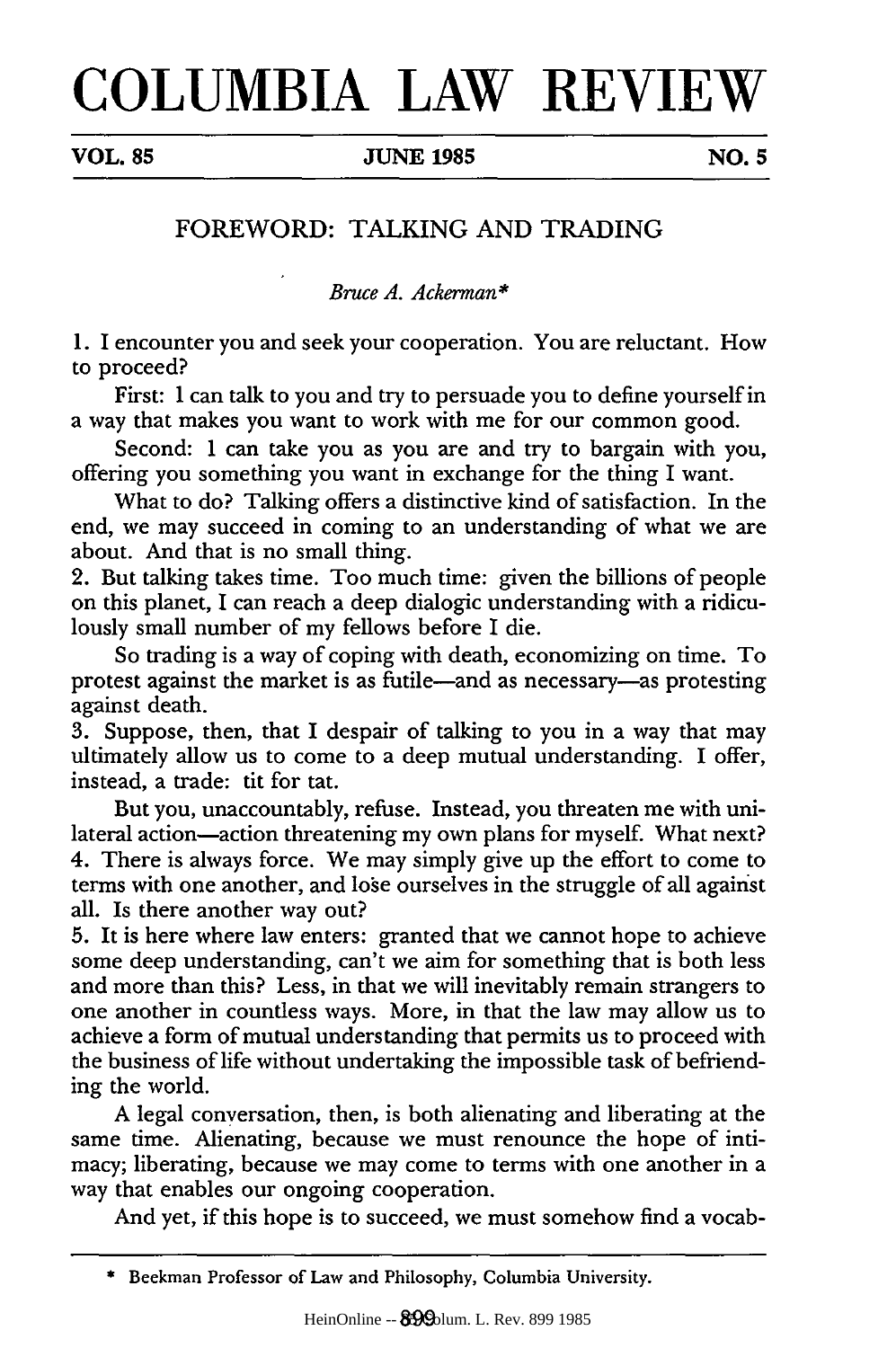ulary that allows us to express this complex form of alienating empowerment.

6. It is here where we may glimpse the promise of law and economics. For economics, no less than law, is a very distinctive form of talk. It concerns human beings strictly in their capacity as traders, hence as people who have already-for the best of reasons-despaired of reaching an intimate form of association with one another. To introduce *homo'economicus* into a legal conversation amounts to the following proposal: Granted that we cannot talk to everyone as if he were our friend, can't we at least talk to him as if we might bargain our way to mutually acceptable terms of cooperation?

7. But, you are certain to protest, isn't the proposal of law and economics based on a *non sequitur?* After all, you and I would never have come to the law at all if we had bargained successfully with one another. How, then, can law-talk about hypothetical bargaining permit us to come to a legal understanding of our dispute when our effort at real bargaining has already been in vain?

8. To which I answer: perhaps what law and economics is trying to teach us is to become better bargainers. This suggestion allows us to appreciate one of the more remarkable aspects of this Symposium: for here you will find a series of lawyer-economists taking a remorselessly *ex ante* approach to everything they discuss. If we had begun to bargain at a time long before our dispute arose on the surface of everyday life, they seem to be telling us, then we *would* have been able to come to a mutually beneficial agreement. Given the difficulty of sustaining more intimate relationships, should we not, at least, do the best job we can at bargaining our way to mutually acceptable terms?

9. A modest proposal, and surely not one to be disdained by anyone mindful of the finitude of human life. This much, at least, you must concede.

10. If this is so, I hope that you will not allow some loose talk of "efficiency"—which also appears in these pages—to blind you to the value of this Symposium. Long after extreme claims for "efficiency" have been forgotten, law and economics will be remembered for the new rigor with which it allowed the law to emphasize hidden bargaining possibilities that might otherwise be neglected in social life.'

Consider, for example, the way that the *ex ante* perspective of the lawyer-economist has revolutionized the study of tort law. No longer do lawyers treat an automobile accident as if the only interesting questions involved the behavior of the parties during the last minutes before the collision took place. Instead, modern tort theory invites us to con-

<sup>1.</sup> See, e.g., the dialogue between Hoffman & Spitzer, Experimental Law and Economics: An Introduction, 85 Colum. L. Rev. 991 (1985) on one hand, and Kelman, Comment on Hoffman and Spitzer's "Experimental Law and Economics," 85 Colum. L. Rev. 1037 (1985) on the other, concerning the use of experimental methods in law and economics.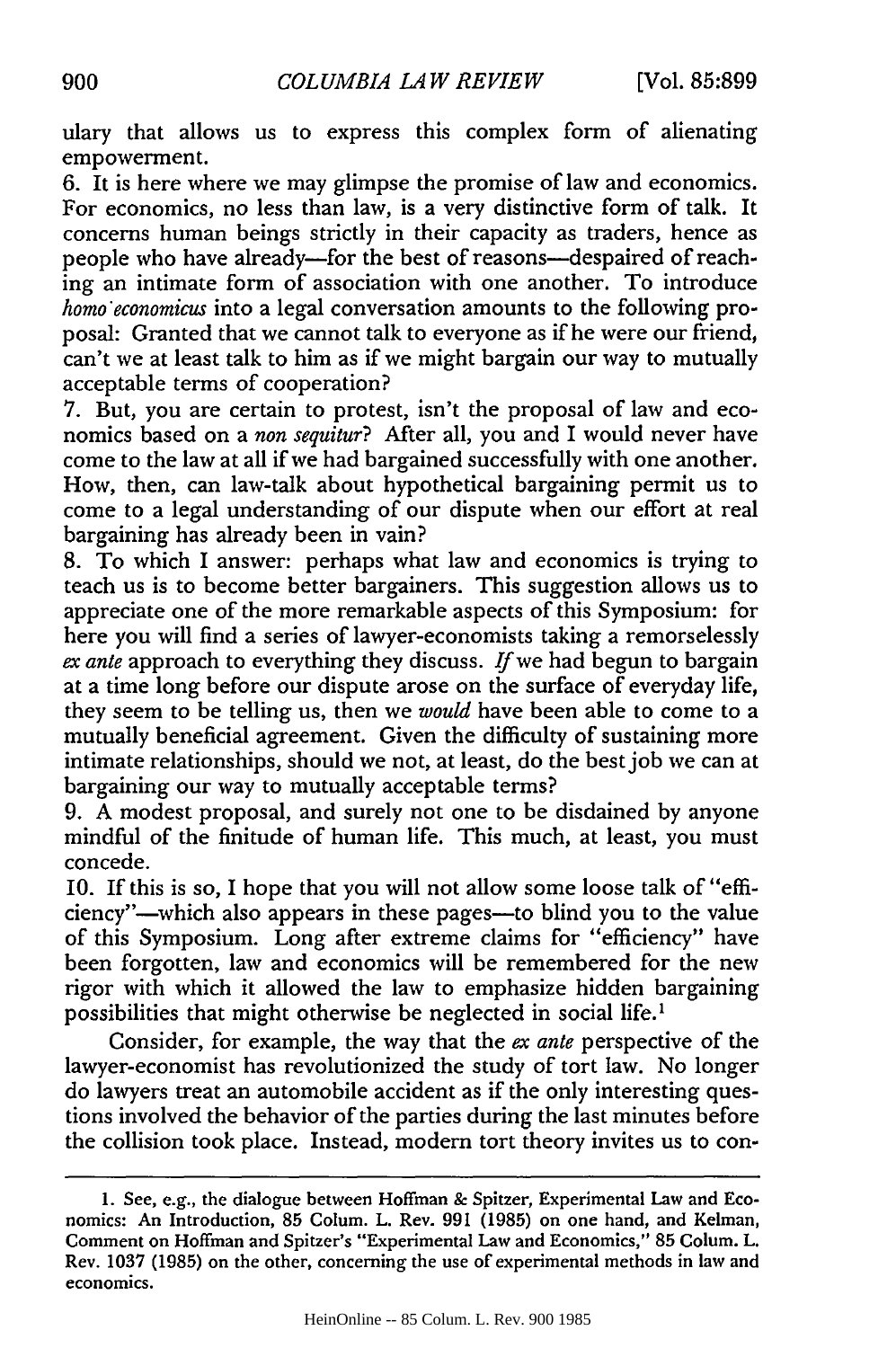sider the ways you and I might have bargained with one another at a time when we had not yet embarked upon a collision course. Would you have agreed to insure against the accident? Would I have agreed to buy a safer car? As the work of the last generation demonstrates,<sup>2</sup> the effort to ask such questions systematically cannot help but enrich our ongoing effort to come to terms with the accident problem in modem society.<sup>3</sup>

**11.** And yet it is precisely this new rigor that will, in the end, establish ever more clearly the limitations of law and economics as a form of legal discourse. As the lawyer-economist eagerly points out all the ways we could have bargained our way, *ex ante,* to a mutually satisfactory relationship, it will also become clear how many other disputes we never could have resolved through bargaining.

The law and economics of auto accidents, after all, typically takes us back to a time when we were still adults, with a relatively clear sense of who we were and what we wanted out of life. All that you and I are invited to do is to imagine that we did not first encounter one another in the emergency lane of Interstate 95, but could instead bargain over whether you or I should buy insurance, drive a car with rubber bumpers, and so forth.

Things become a good deal trickier when the lawyer-economist invites us to talk about conditions obtaining the day before yesterday: say, at a time when I was receiving a liberal education in expensive schools with caring teachers, while you were cooped up in a place where "education" consisted of low-grade incarceration. Here it makes no sense to speak of the way you and I might have bargained our way to a mutually satisfactory understanding about the best way to allocate education, for the simple reason that you and I were not yet competent bargainers.

While the law and economics of auto accidents directs our attention to hypothetical bargains that could be reached by *real-world* bargainers, the law and economics of primary education involves the hypothetical bargains of *hypothetical* bargainers. And the same thing is true about many of the most fundamental questions with which the law deals: just as you and I could not have bargained over our primary education, so too we could not have bargained over our initial endow-

<sup>2.</sup> Since the study of accident law has generated an enormous literature, it is not an appropriate subject for a symposium exploring new directions for law and economics. For those wishing to assess the heartland of the discipline, the best starting place remains G. Calabresi, The Costs of Accidents (1970), which, for all the analytic advances of the last **15** years, remains the single best example of sustained and sophisticated legal argument within the ex ante economic framework.

<sup>3.</sup> For further reflections upon the significance of ex ante thinking, see B. Ackerman, Reconstructing American Law 46-72 (1984); Easterbrook, The Supreme Court, 1983 Term-Foreword: The Court and the Economic System, 98 Harv. L. Rev. 4, 19-33 (1984); Kelman, Interpretive Construction in the Substantive Criminal Law, 33 Stan. L. Rev. 591, 600-42 (1981).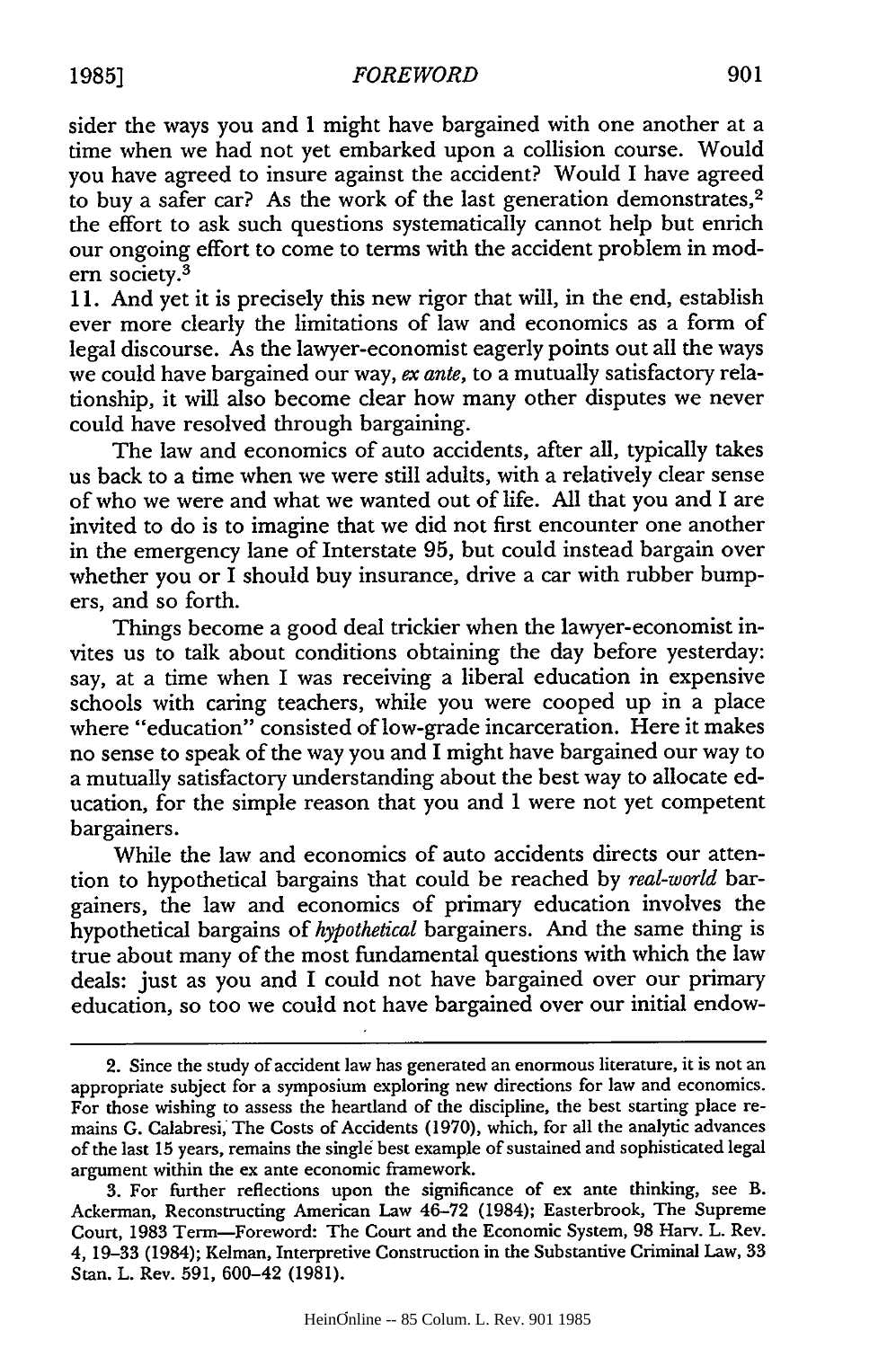ments of material goods or genetic abilities. Yet it is these initial endowments that profoundly shape our success in real-world bargaining throughout our lives.

Is it not past time, then, for lawyer-economists to recognize upfront that you and I were not born yesterday?<sup>4</sup>

12. Such a question should, at the very least, force the lawyer-economist to take with far greater seriousness his relationship to the ongoing development of social contract philosophy. After John Rawls, we all should be aware of how small differences in the way in which hypothetical bargainers are described may lead to very large differences in the nature of the ex *ante* social contracts they will reach. If, then, the lawyereconomist is to talk about initial endowments in the bargaining spirit, he must self-consciously attend to the fine-grained structure of his *ex ante* analysis: what *precisely* are we assuming about our hypothetical bargainers? Can we defend these assumptions in a reflective way, drawing on the best of the tradition of social contract philosophy?<sup>5</sup>

13. This, then, is one potentially fruitful direction for law and economics: to develop self-consciously its links to contractarian political philosophy. It is not, however, the road I will travel. Rather than extending bargaining analysis to an unreal world of hypothetical bargainers, I myself believe that we should restrict the domain of bargaining metaphors in legal conversation. <sup>6</sup>

For me, there is a vast difference between speculating about hypothetical bargains you and I might in fact have struck, and the bargains that might appeal to hypothetical you's and I's. While I find the former instructive, I find the latter mystifying: I do not see any good reason to be bound by deals that might be reached by somebody who wasn't me; and calling the deal a "social contract" only serves to obscure the fact that no flesh-and-blood creature could ever in fact have bargained his way to the "contract."7

14. But if this is right, then lawyer-economists have their work cut out for them. Rather than overextending bargaining metaphors, we must

<sup>4.</sup> This question cannot be avoided even by lawyer-economists who modestly limit themselves to subjects like torts and contracts which characteristically involve genuine or hypothetical bargains by real-world bargainers. As Alvin Klevorick suggests, such issues are deeply affected by presuppositions about the basic structure of society within which the particular tort, contract, or crime is embedded. See Klevorick, Legal Theory and the Economic Analysis of Torts and Crimes, 85 Colum. L. Rev. **905** (1985).

<sup>5.</sup> For Rawls' most recent efforts to justify his favored conception of the original position, see Rawls, Kantian Constructivism in Moral Theory, 77 J. Phil. 515, 545-50 (1980) (choice between thick and thin veils of ignorance).

<sup>6.</sup> I therefore welcome the new interest in the law and economics of inalienability evidenced in this Symposium by Rose-Ackerman, Inalienability and the Theory of Property Rights, 85 Colum. L. Rev. 931 (1985) and Epstein, Why Restrain Alienation?, 85 Colum. L. Rev. 970 (1985).

<sup>7.</sup> For further elaboration, see B. Ackerman, Social Justice in the Liberal State ch. **10** (1980).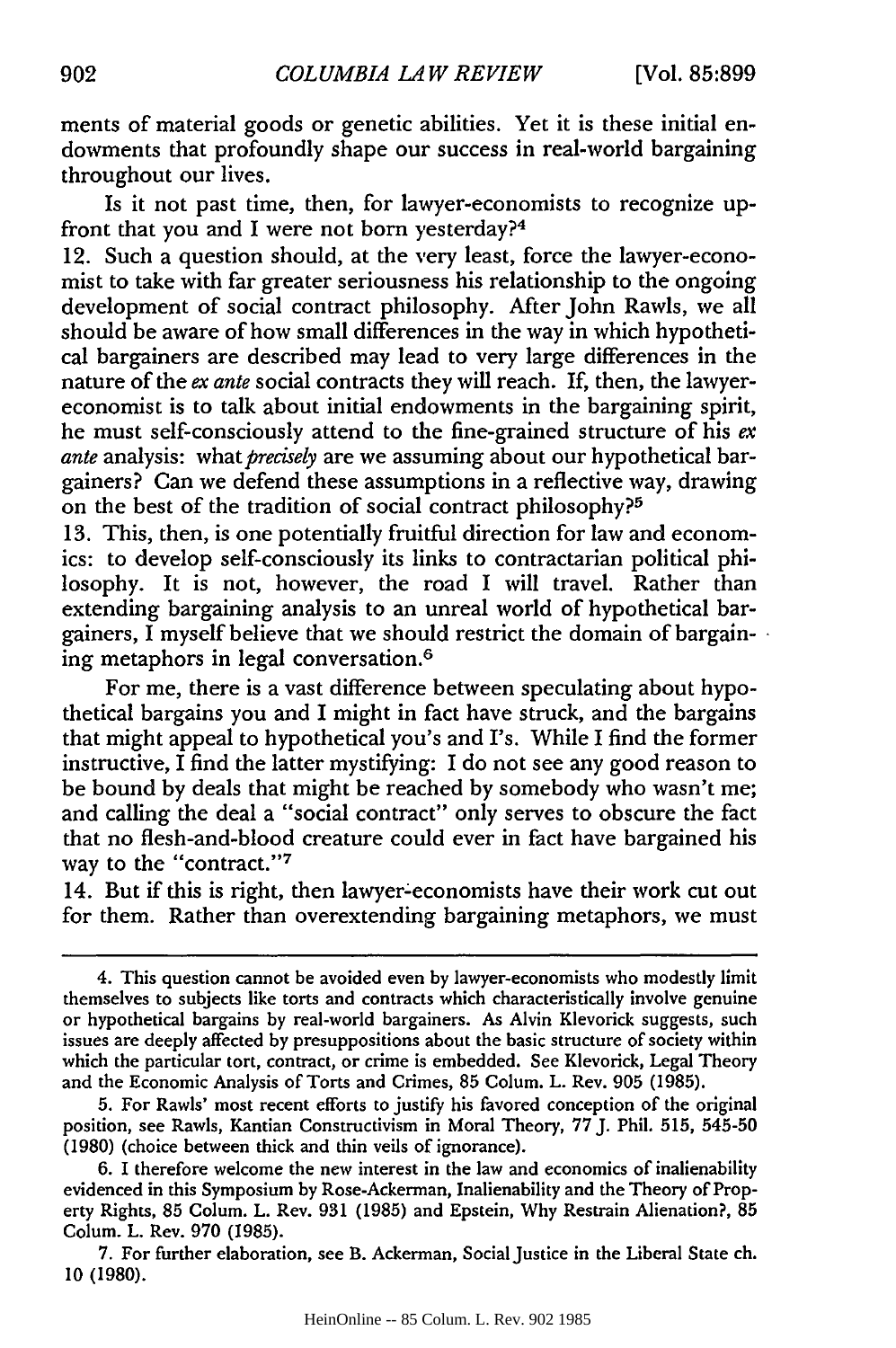**1985]**

learn to put them in their place as part—but only part—of a larger *non*contractual understanding of the normative aims of the legal system.

Progress will come only by trichotomizing the domain of legal discourse. First, we must recognize the distinctive character of those legal relationships that *do* rest upon genuine bargains by-real-world people. Here, we must reflect more deeply upon the normative conditions a bargain must satisfy before it should count as "genuine"<sup>8</sup> and demarcate more clearly the legal problems which may appropriately be treated as genuine bargains. To what extent, for example, should modem corporation law be treated as if it involved genuine bargaining between management and shareholders?<sup>9</sup>

Having answered questions like this, we may proceed to demarcate a second legal domain involving *hypothetical* bargaining by real-world people. Here we encounter legal problems, like those raised by car accidents, where it is obvious that you and I didn't bargain with one another over the terms of our interaction before we collided into one another. Nonetheless, with the aid of law and economics, we might well define terms that we would have agreed upon, ex *ante,* if transaction costs had not made it impossible to deal with one another before we collided.

As I have suggested, much of modern law and economics has been developed to treat problems like this. While much more remains to be done, the increasingly technical character of the modelling should not be allowed to obscure the fundamental normative question raised by the entire analytical procedure. After all, our legal tradition has often sharply distinguished between legal relationships based on genuine bargains and those that might have been, but in fact were not, grounded on a real-world contract. Imagine, for example, that a lawyer-economist demonstrated beyond reasonable doubt that if you and I had encountered one another at Time One, you would have agreed to buy a widget from me for one hundred dollars. Suppose now, at Time Two, that the bottom has dropped out of the widget market and that I try to recover damages from you on the basis of this hypothetical contract. Surely this would not be enough to win a traditional lawsuit. So far as the law of contract is concerned, there is all the difference between hypothetical, and actual, consent. While I will obtain damages if you *did* consent, I won't get anything merely by proving that you would have consented if I had asked.

If, then, I cannot appeal to hypothetical bargaining to create a binding contract, why does the lawyer-economist suppose that I can

**<sup>8.</sup>** For a recent penetrating discussion, see Kronman, Contract Law and Distributive Justice, 89 Yale L.J. 472 (1980).

<sup>9.</sup> For the ongoing debate, see the recent symposium Corporations and Private Property, 26J. L. & Econ. 235-496 (1983), marking the 50th anniversary of the publication by Adolf Berle and Gardiner Means of their seminal work The Modem Corporation and Private Property (1932).